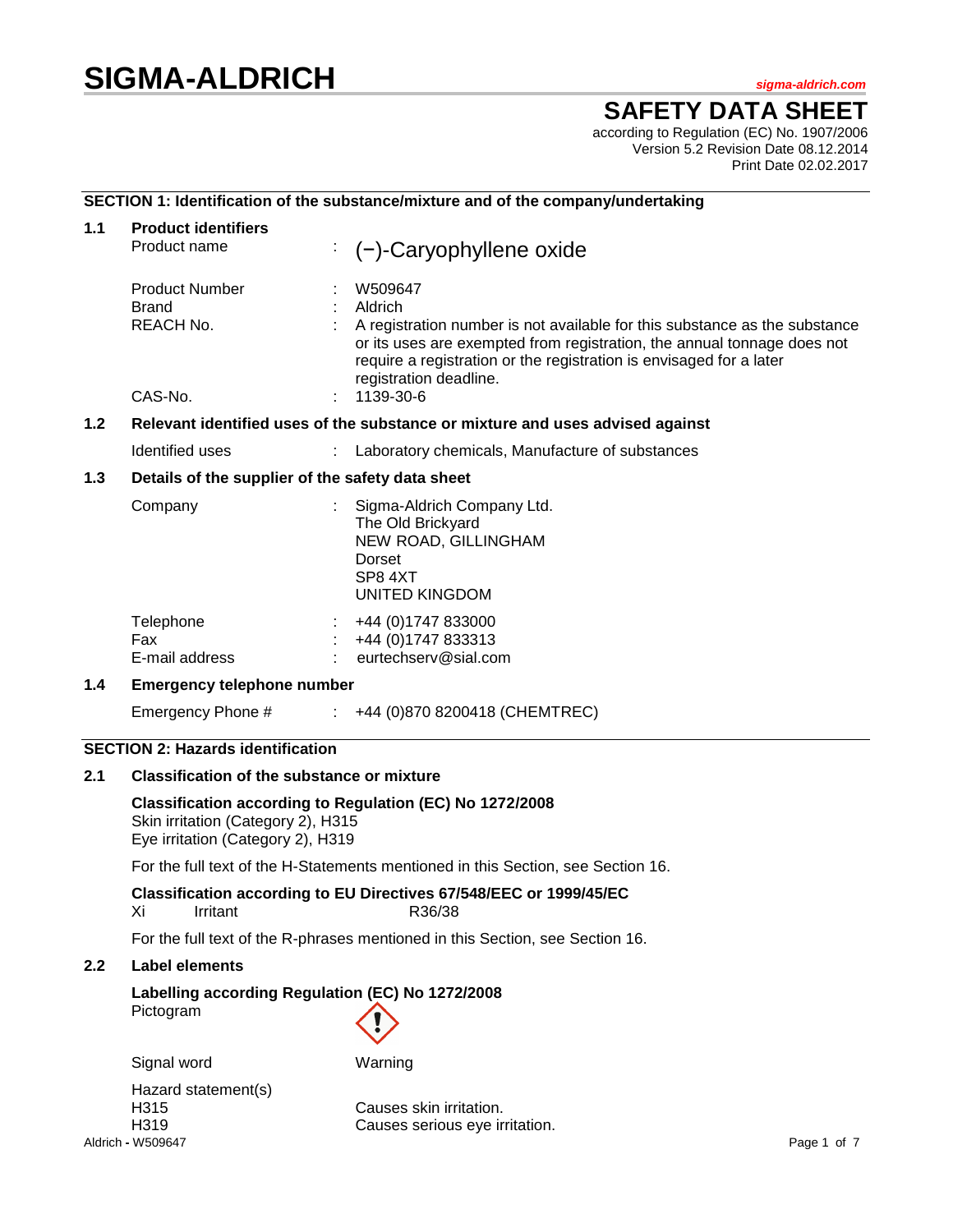Precautionary statement(s)<br>P305 + P351 + P338

IF IN EYES: Rinse cautiously with water for several minutes. Remove contact lenses, if present and easy to do. Continue rinsing.

Supplemental Hazard **Statements** 

#### **2.3 Other hazards**

This substance/mixture contains no components considered to be either persistent, bioaccumulative and toxic (PBT), or very persistent and very bioaccumulative (vPvB) at levels of 0.1% or higher.

## **SECTION 3: Composition/information on ingredients**

#### **3.1 Substances**

| $\therefore$ C <sub>15</sub> H <sub>24</sub> O |
|------------------------------------------------|
| $: 220.35$ g/mol                               |
| $: 1139-30-6$                                  |
| $: 214 - 519 - 7$                              |
|                                                |

## **Hazardous ingredients according to Regulation (EC) No 1272/2008**

none

| l Classification<br>Component                                                           | Concentration |
|-----------------------------------------------------------------------------------------|---------------|
| [1R-(1R*,4R*,6R*,10S*)]-4,12,12-Trimethyl-9-methylene-5-oxatricyclo[8.2.0.04,6]dodecane |               |
| Skin Irrit. 2; Eye Irrit. 2; H315,   <= 100 %<br>CAS-No.<br>1139-30-6                   |               |
| $EC-No$<br>H <sub>3</sub> 19<br>214-519-7                                               |               |

## **Hazardous ingredients according to Directive 1999/45/EC** Component Component Classification Component Component Component Component Component Component Component Compo

|         |           | [1R-(1R*,4R*,6R*,10S*)]-4,12,12-Trimethyl-9-methylene-5-oxatricyclo[8.2.0.04,6]dodecane |              |
|---------|-----------|-----------------------------------------------------------------------------------------|--------------|
| CAS-No. | 1139-30-6 | Xi. R36/38                                                                              | $\leq$ 100 % |
| EC-No.  | 214-519-7 |                                                                                         |              |

For the full text of the H-Statements and R-Phrases mentioned in this Section, see Section 16

## **SECTION 4: First aid measures**

#### **4.1 Description of first aid measures**

#### **General advice**

Consult a physician. Show this safety data sheet to the doctor in attendance.

#### **If inhaled**

If breathed in, move person into fresh air. If not breathing, give artificial respiration. Consult a physician.

#### **In case of skin contact**

Wash off with soap and plenty of water. Consult a physician.

#### **In case of eye contact**

Rinse thoroughly with plenty of water for at least 15 minutes and consult a physician.

#### **If swallowed**

Never give anything by mouth to an unconscious person. Rinse mouth with water. Consult a physician.

## **4.2 Most important symptoms and effects, both acute and delayed**

The most important known symptoms and effects are described in the labelling (see section 2.2) and/or in section 11

#### **4.3 Indication of any immediate medical attention and special treatment needed** No data available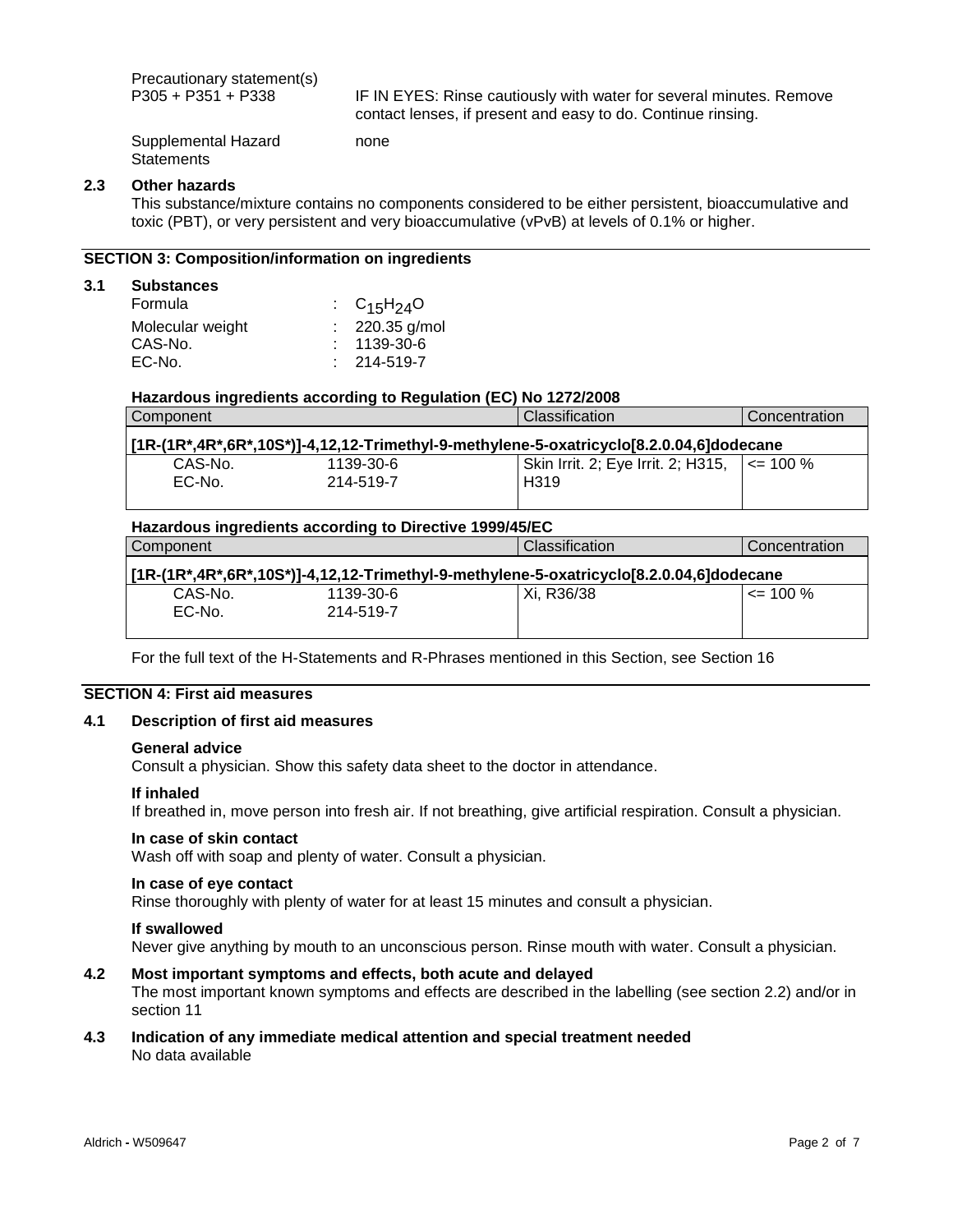## **SECTION 5: Firefighting measures**

#### **5.1 Extinguishing media**

#### **Suitable extinguishing media**

Use water spray, alcohol-resistant foam, dry chemical or carbon dioxide.

- **5.2 Special hazards arising from the substance or mixture** Carbon oxides
- **5.3 Advice for firefighters** Wear self-contained breathing apparatus for firefighting if necessary.
- **5.4 Further information** No data available

## **SECTION 6: Accidental release measures**

- **6.1 Personal precautions, protective equipment and emergency procedures** Use personal protective equipment. Avoid dust formation. Avoid breathing vapours, mist or gas. Ensure adequate ventilation. Avoid breathing dust. For personal protection see section 8.
- **6.2 Environmental precautions** Do not let product enter drains.
- **6.3 Methods and materials for containment and cleaning up** Pick up and arrange disposal without creating dust. Sweep up and shovel. Keep in suitable, closed containers for disposal.
- **6.4 Reference to other sections**

For disposal see section 13.

## **SECTION 7: Handling and storage**

#### **7.1 Precautions for safe handling**

Avoid contact with skin and eyes. Avoid formation of dust and aerosols. Provide appropriate exhaust ventilation at places where dust is formed. For precautions see section 2.2.

**7.2 Conditions for safe storage, including any incompatibilities** Store in cool place. Keep container tightly closed in a dry and well-ventilated place. Storage class (TRGS 510): Non Combustible Solids

#### **7.3 Specific end use(s)**

Apart from the uses mentioned in section 1.2 no other specific uses are stipulated

#### **SECTION 8: Exposure controls/personal protection**

#### **8.1 Control parameters**

### **Components with workplace control parameters** Contains no substances with occupational exposure limit values.

#### **8.2 Exposure controls**

## **Appropriate engineering controls**

Handle in accordance with good industrial hygiene and safety practice. Wash hands before breaks and at the end of workday.

#### **Personal protective equipment**

#### **Eye/face protection**

Safety glasses with side-shields conforming to EN166 Use equipment for eye protection tested and approved under appropriate government standards such as NIOSH (US) or EN 166(EU).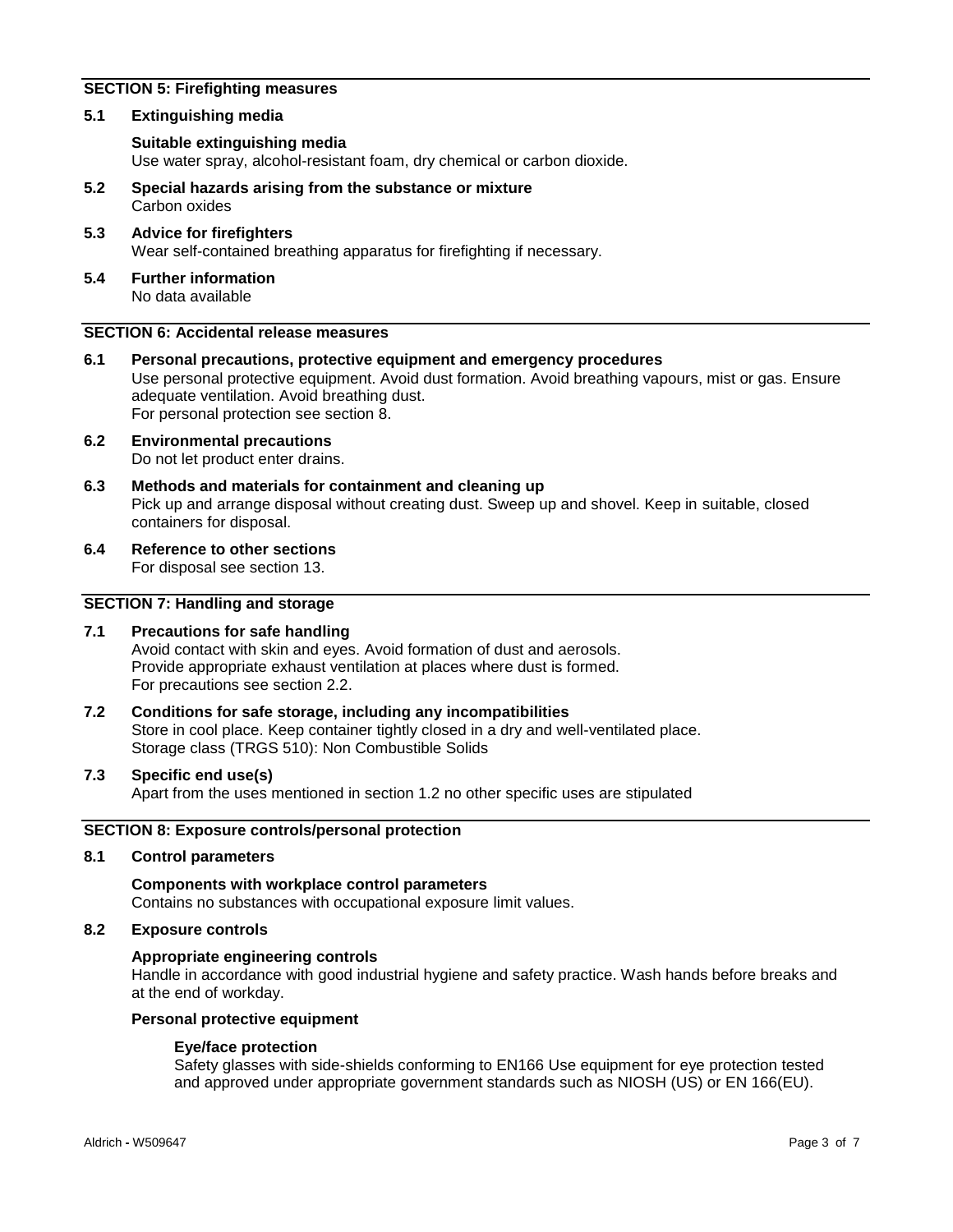#### **Skin protection**

Handle with gloves. Gloves must be inspected prior to use. Use proper glove removal technique (without touching glove's outer surface) to avoid skin contact with this product. Dispose of contaminated gloves after use in accordance with applicable laws and good laboratory practices. Wash and dry hands.

The selected protective gloves have to satisfy the specifications of EU Directive 89/686/EEC and the standard EN 374 derived from it.

Full contact Material: Nitrile rubber Minimum layer thickness: 0.11 mm Break through time: 480 min Material tested:Dermatril® (KCL 740 / Aldrich Z677272, Size M)

Splash contact Material: Nitrile rubber Minimum layer thickness: 0.11 mm Break through time: 480 min Material tested:Dermatril® (KCL 740 / Aldrich Z677272, Size M)

data source: KCL GmbH, D-36124 Eichenzell, phone +49 (0)6659 87300, e-mail sales@kcl.de, test method: EN374

If used in solution, or mixed with other substances, and under conditions which differ from EN 374, contact the supplier of the CE approved gloves. This recommendation is advisory only and must be evaluated by an industrial hygienist and safety officer familiar with the specific situation of anticipated use by our customers. It should not be construed as offering an approval for any specific use scenario.

#### **Body Protection**

impervious clothing, The type of protective equipment must be selected according to the concentration and amount of the dangerous substance at the specific workplace.

#### **Respiratory protection**

For nuisance exposures use type P95 (US) or type P1 (EU EN 143) particle respirator.For higher level protection use type OV/AG/P99 (US) or type ABEK-P2 (EU EN 143) respirator cartridges. Use respirators and components tested and approved under appropriate government standards such as NIOSH (US) or CEN (EU).

#### **Control of environmental exposure**

Do not let product enter drains.

#### **SECTION 9: Physical and chemical properties**

#### **9.1 Information on basic physical and chemical properties**

| a) | Appearance                                 | Form: crystalline<br>Colour: colourless |
|----|--------------------------------------------|-----------------------------------------|
| b) | Odour                                      | No data available                       |
| C) | <b>Odour Threshold</b>                     | No data available                       |
| d) | рH                                         | No data available                       |
| e) | Melting point/freezing<br>point            | Melting point/range: 61 - 63 °C         |
| f) | Initial boiling point and<br>boiling range | No data available                       |
| g) | Flash point                                | 110 °C - closed cup                     |
| h) | Evaporation rate                           | No data available                       |
| i) | Flammability (solid, gas)                  | No data available                       |
| j) | Upper/lower<br>flammability or             | No data available                       |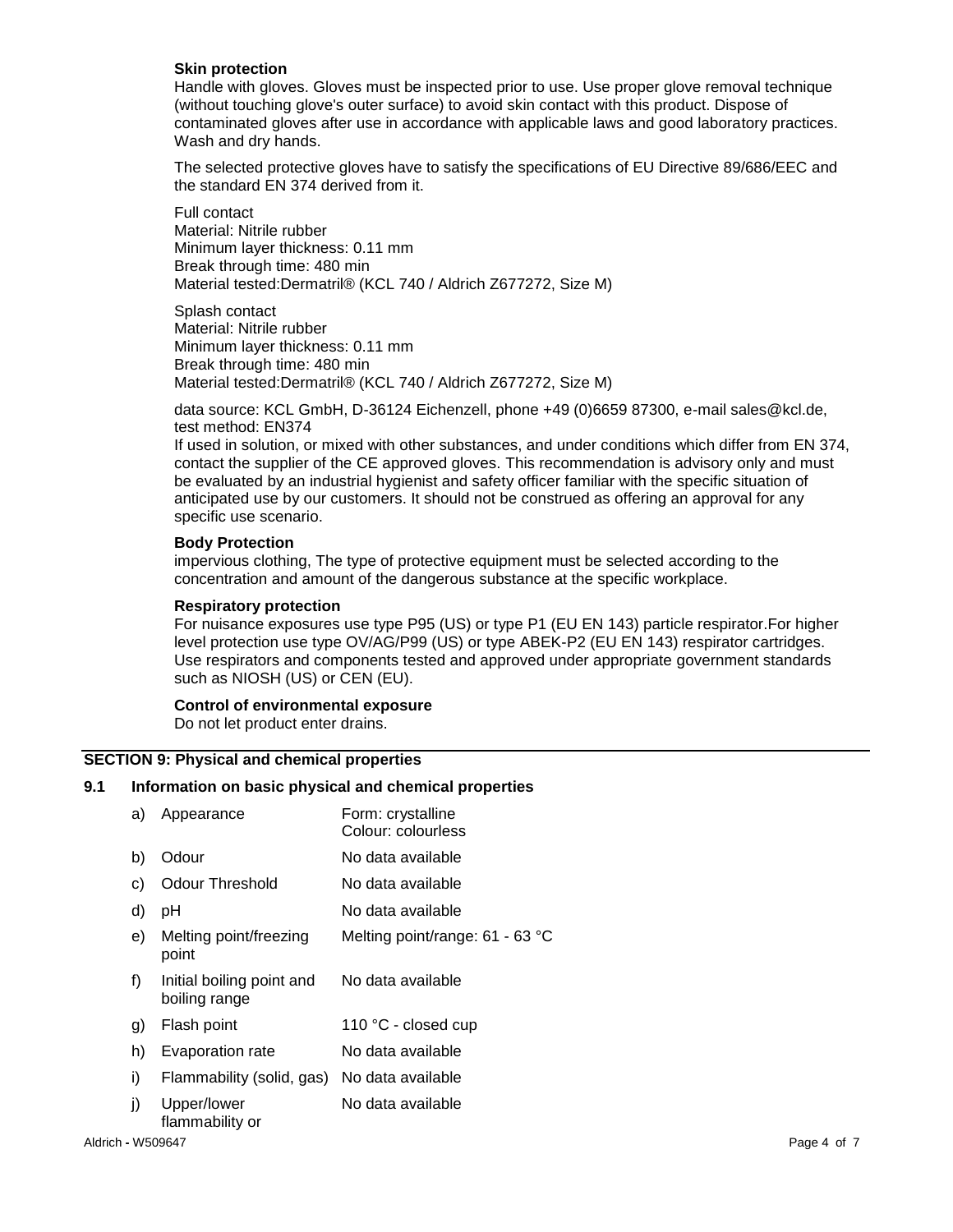explosive limits

| k) |  | Vapour pressure | No data available |
|----|--|-----------------|-------------------|
|----|--|-----------------|-------------------|

- l) Vapour density No data available
- m) Relative density No data available
- n) Water solubility No data available
- o) Partition coefficient: n octanol/water No data available
- p) Auto -ignition temperature No data available
- q) Decomposition temperature No data available
- r) Viscosity No data available
- s) Explosive properties No data available
- t) Oxidizing properties No data available
- **9.2 Other safety information** No data available

## **SECTION 10: Stability and reactivity**

| 10.1 | <b>Reactivity</b> |  |
|------|-------------------|--|
|      | No data available |  |

- **10.2 Chemical stability** Stable under recommended storage conditions.
- **10.3 Possibility of hazardous reactions** No data available
- **10.4 Conditions to avoid** No data available
- **10.5 Incompatible materials** Strong oxidizing agents
- **10.6 Hazardous decomposition products** Other decomposition products - No data available In the event of fire: see section 5

## **SECTION 11: Toxicological information**

## **11.1 Information on toxicological effects**

## **Acute toxicity**

LD50 Oral - Rat - > 5,000 mg/kg

LD50 Dermal - Rabbit - > 2,000 mg/kg

## **Skin corrosion/irritation**

Skin - Rabbit Result: Skin irritation - 24 h

## **Serious eye damage/eye irritation** No data available

**Respiratory or skin sensitisation** No data available

**Germ cell mutagenicity** No data available

Aldrich - W509647 **-** W509647 Page **Carcinogenicity**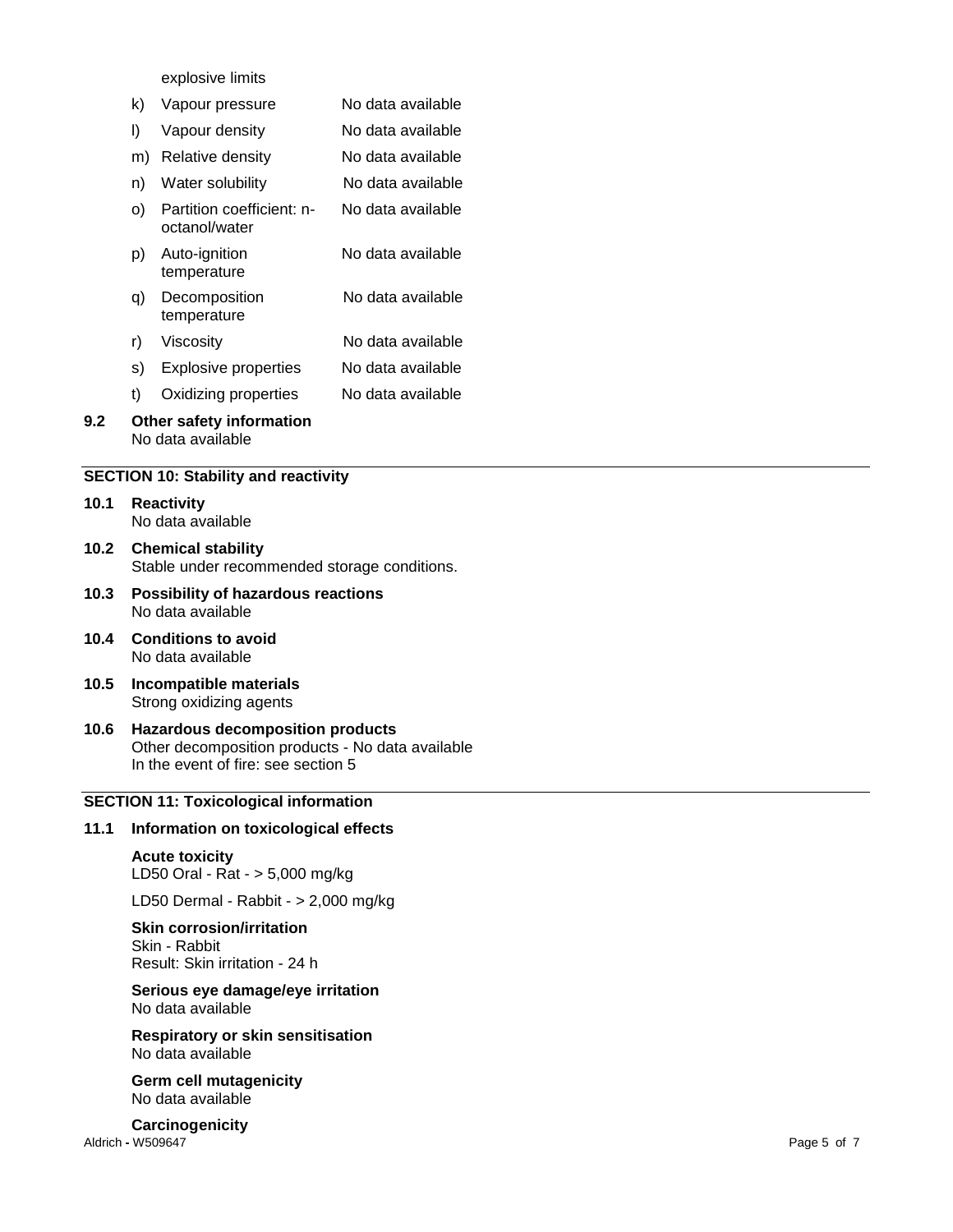IARC: No component of this product present at levels greater than or equal to 0.1% is identified as probable, possible or confirmed human carcinogen by IARC.

#### **Reproductive toxicity** No data available

**Specific target organ toxicity - single exposure** No data available

**Specific target organ toxicity - repeated exposure** No data available

#### **Aspiration hazard** No data available

#### **Additional Information** RTECS: RP5530000

To the best of our knowledge, the chemical, physical, and toxicological properties have not been thoroughly investigated.

## **SECTION 12: Ecological information**

#### **12.1 Toxicity** No data available

- **12.2 Persistence and degradability** No data available
- **12.3 Bioaccumulative potential** No data available
- **12.4 Mobility in soil** No data available

## **12.5 Results of PBT and vPvB assessment**

This substance/mixture contains no components considered to be either persistent, bioaccumulative and toxic (PBT), or very persistent and very bioaccumulative (vPvB) at levels of 0.1% or higher.

## **12.6 Other adverse effects**

No data available

#### **SECTION 13: Disposal considerations**

#### **13.1 Waste treatment methods**

#### **Product**

Offer surplus and non-recyclable solutions to a licensed disposal company. Dissolve or mix the material with a combustible solvent and burn in a chemical incinerator equipped with an afterburner and scrubber.

## **Contaminated packaging**

Dispose of as unused product.

## **SECTION 14: Transport information**

| 14.1 | UN number<br>ADR/RID: - |                                                                                                       | IMDG: - | IATA: - |
|------|-------------------------|-------------------------------------------------------------------------------------------------------|---------|---------|
| 14.2 | IMDG:<br>IATA:          | UN proper shipping name<br>ADR/RID: Not dangerous goods<br>Not dangerous goods<br>Not dangerous goods |         |         |
| 14.3 | $ADR/RID: -$            | <b>Transport hazard class(es)</b>                                                                     | IMDG: - | IATA: - |